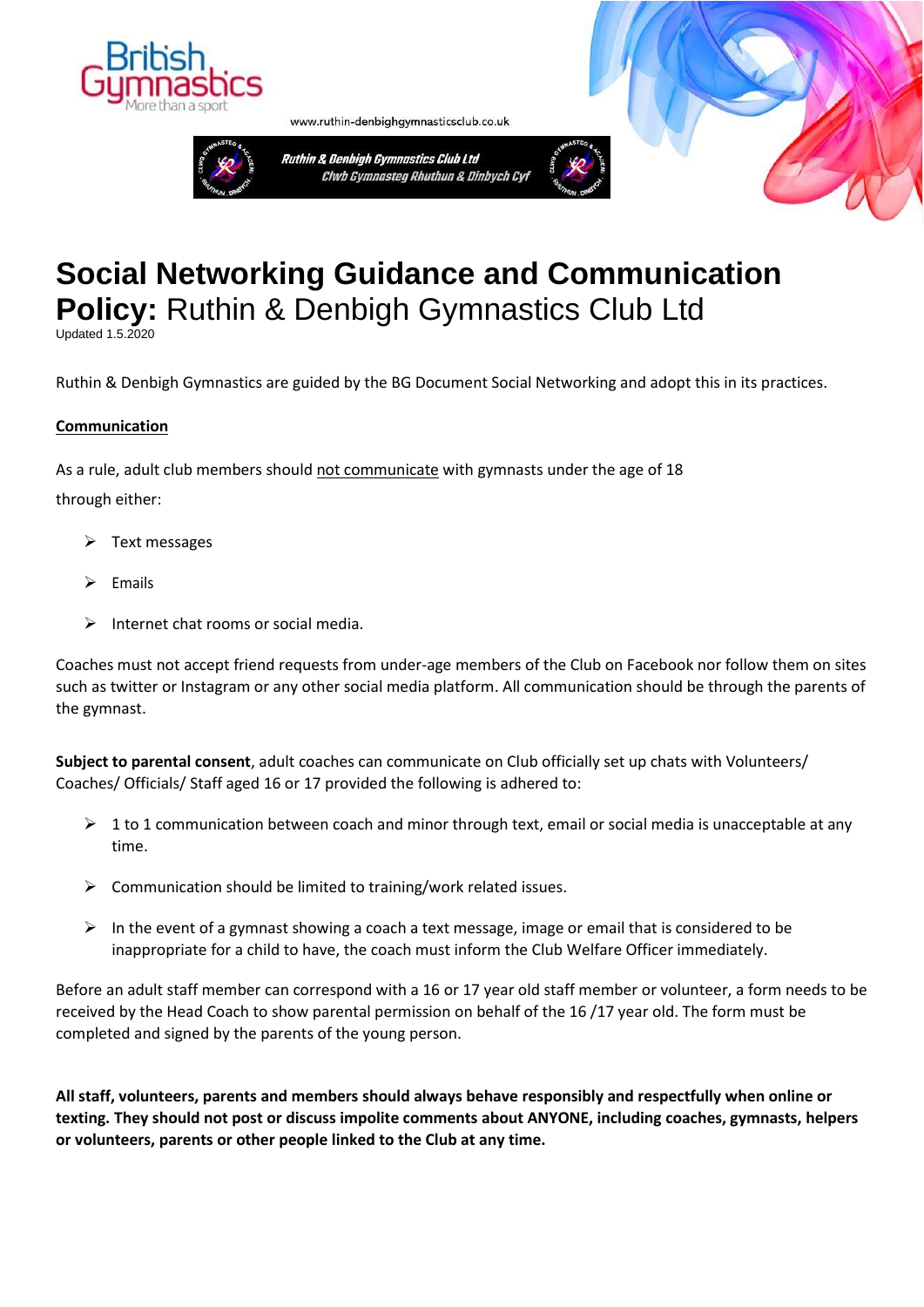

# Social Networking Guidelines

# Approval

| Approved by         | <b>Name</b>   | Department                         | <b>NDate</b>    |
|---------------------|---------------|------------------------------------|-----------------|
| Standards committee | Mike Harrison | Corporate Services   February 2018 |                 |
| Board               | All Directors | CEO Office                         | March 15th 2018 |

# Document History

| <b>Version</b> | <b>Summary of Changes</b>          | <b>Document Status</b> | <b>Date</b> |
|----------------|------------------------------------|------------------------|-------------|
| 1.0            |                                    | Live                   | 08/10/14    |
| 2.0            | Updated terminology. Communication | Live                   | 15/03/18    |
|                | between coaches and any gymnast.   |                        |             |
|                | Improved website links.            |                        |             |

### **Contents**

|   | 3. Individuals in a position of trust and responsibility in respect of children in a BG club 2 |  |
|---|------------------------------------------------------------------------------------------------|--|
|   |                                                                                                |  |
|   |                                                                                                |  |
| 6 |                                                                                                |  |
|   |                                                                                                |  |
| 8 |                                                                                                |  |
| 9 |                                                                                                |  |
|   |                                                                                                |  |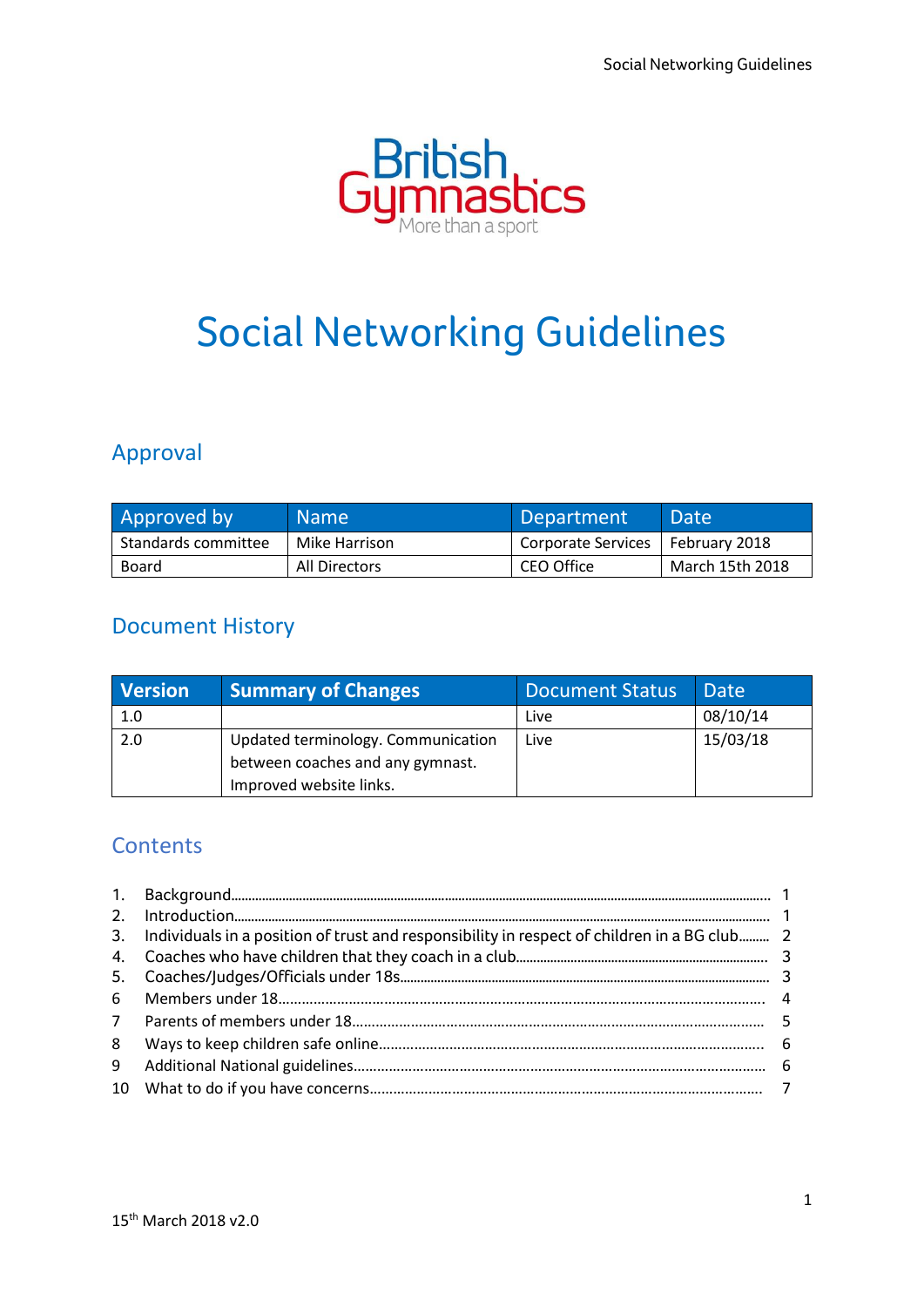#### 1 Background

1.1 There has been a growing awareness in sport of the increasing communication by adults and young people on the rapidly developing social networking sites and how this media has become a feature of social communication. There are both positive and negative aspects to using social networking sites that British Gymnastics clubs and members should be aware of. It is important to acknowledge that if used properly, social media can be a very effective tool. However, British Gymnastics has identified a number of issues that have led to both disciplinary and safeguarding concerns which stem from the improper or inappropriate use of such sites by its members.

### 2 Introduction

- 2.1 British Gymnastics recognise that the use of social networking sites and online gaming (Xbox, Play Station) are rapidly growing phenomenon and increasingly being used as a communication tool of choice by young people. Facebook is the largest such site whose mission is to give people the power to share and make the world more open and connected.
- 2.2 These sites permit users to chat online, instant message, post pictures, and write 'blogs' etc, through the creation of an online profile, that can either be publicly available to all or restricted to an approved circle of electronic friends.
- 2.3 Social media platforms have developed to allow the uploading and viewing of video clips, which with the latest cameras and mobile phones becomes ever easier and with the development of live streaming can be instantaneous.
- 2.4 Social networking can be a great tool to promote yourself or your club if used in the correct way. Whilst these technologies provide exciting opportunities, they are accompanied by dangers and negative consequences if abused by users.
- 2.5 The purpose of this guidance is to provide a recommendation of best practice to all British Gymnastics club members and parents on the use of social networking sites as they relate to individual's roles in the club. If used correctly, social networking can be a fun, safe and productive activity.

Note: Throughout this guidance a young person/ child relates to anyone under the age of 18.

#### 3 Guidance for Coaches, Judges, helpers/volunteers and other officers in a position of trust and responsibility in respect of children in a British Gymnastics club

- 3.1 British Gymnastics members in a position of trust and/or responsibility (as defined in the British Gymnastics Safeguarding and Protecting Children Policy) should not be in contact with any young people through any social networking sites whether the young person is a member of their club or any other club.
- 3.2 Should a young person request to become a named friend on your Social Networking Page or request that you become a named friend on their Social Networking Page you should decline as you are in a position of trust and responsibility within a British Gymnastics registered club.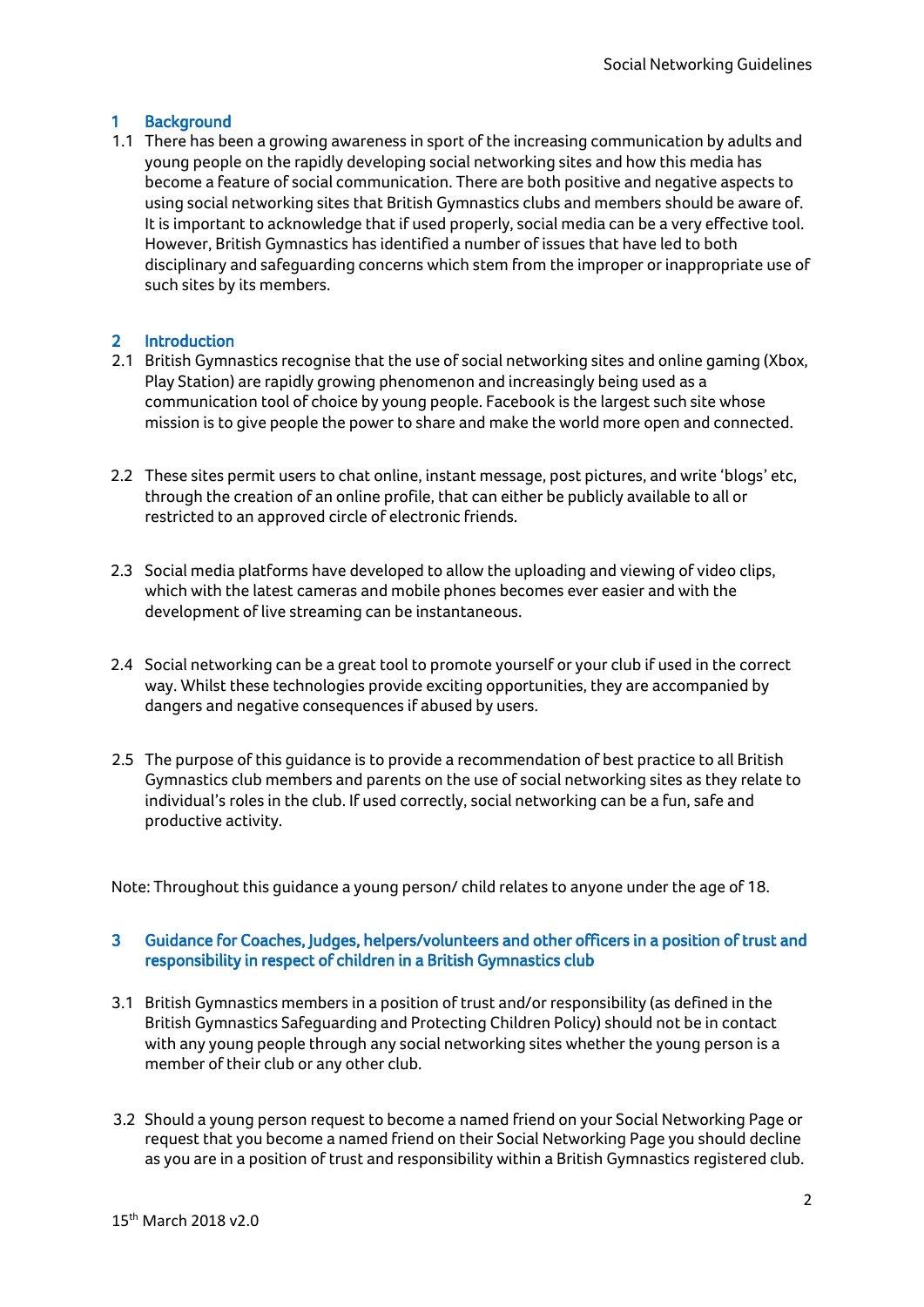- 3.3 The above also applies to official club social networking sites. Only club staff (except for the following paragraph) and parents, should be permitted access.
- 3.3 Social networking sites should never be used as a medium by which to abuse or criticise British Gymnastics, affiliated Home Countries, Regional Gymnastics associations, British Gymnastics members or British Gymnastics clubs. To do so would be in breach of British Gymnastics Standards of Conduct.
- 3.4 The publishing of a photograph or video footage on a social networking site is governed by the same requirements as any other media – see the Safeguarding and Protecting Children Policy.

#### **4 Guidance to coaches who have children that they coach in a club.**

- 4.1 Parents are becoming members of social networking sites that their children sign up to for security reasons in order to ensure the wellbeing of their own child by being able to view their child's site. This will give the parent access via their child's site to all children listed as friends of their child. It would not be appropriate for British Gymnastics to prevent a parent who is also a coach from using this form of protection for their child's online activities.
- 4.2 Therefore, in such cases the coach can:
	- 4.2.1 Have gymnasts on the site they are accessing providing the under 18-year-old members on the site are listed as friends of their child; However, in this case the following also applies:
	- 4.2.2 The coach concerned should not have direct contact with gymnasts other than their own child through the social networking site;
	- 4.2.3 The coach should not accept such gymnasts as friends on their personal site;
	- 4.2.4 The coach should inform the Club Welfare Officer of this arrangement and a record kept of such.

#### **5 Coaches/Judges/Club officials who are under 18.**

- 5.1 British Gymnastics recognise that social networking sites can be a useful tool for judges, coaches and officials within British Gymnastics clubs to share information with other judges, coaches or officials. If, however, the judge, coach or official is under the age of 18 while they may be a colleague, the requirements of the above paragraphs must be adhered to.
- 5.2 However, for young people aged 16 or 17 it is the view of BG, that to restrict the ability to share professional information with them from other coaches, judges or officials may be detrimental in their professional development in their role in British Gymnastics.
- 5.3 Therefore, in such cases if the parent of a young person in a position of responsibility aged 16/17 and the young person themselves requests to have contact with an adult club officer or coach for the purposes of sharing professional information relevant to their role the club should:
	- 5.3.1 Gain written consent of the parent/guardian and young person to have such contact naming the individual adult and social networking site concerned;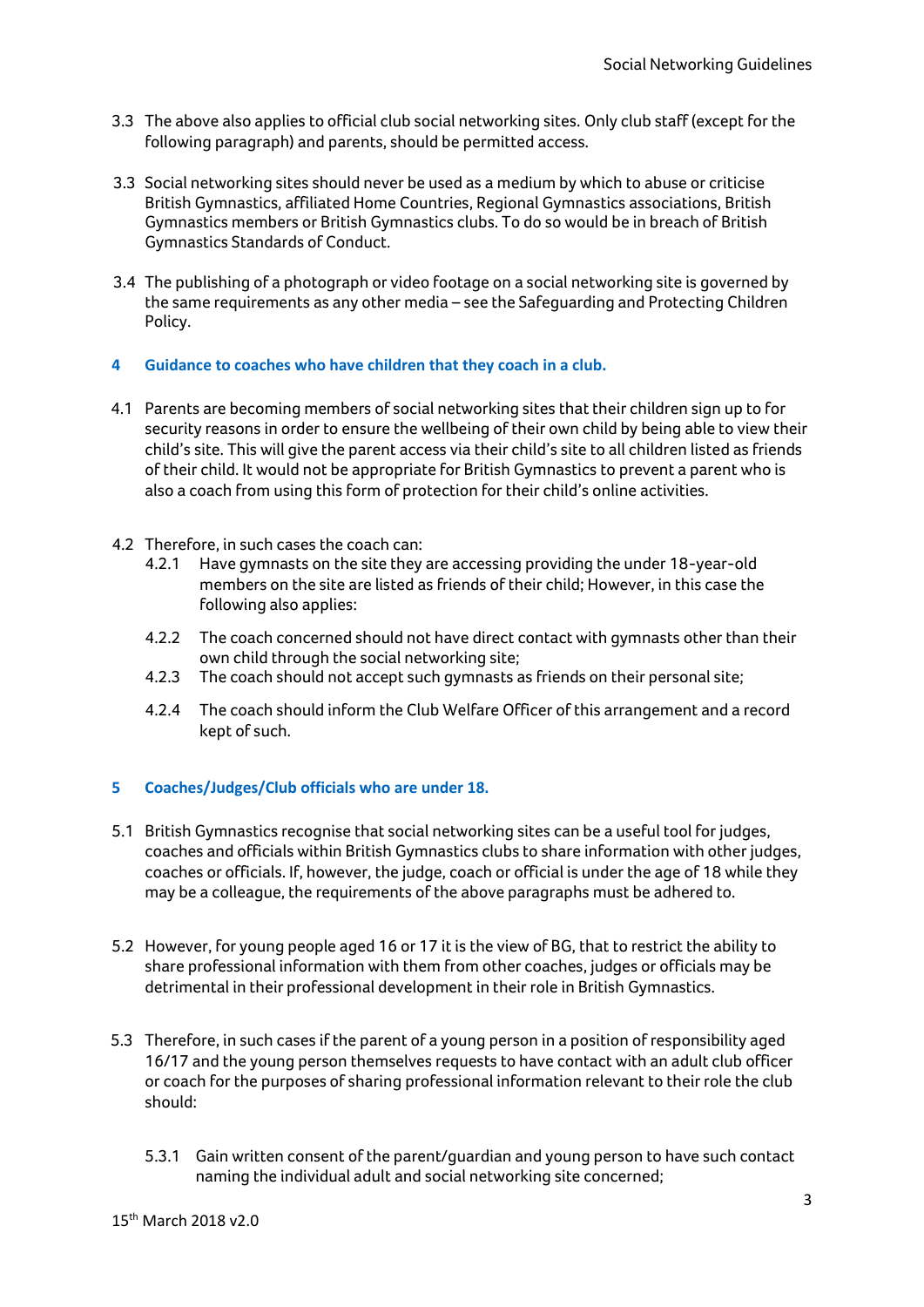- 5.3.2 The named adult must sign an agreement to keep the contact with the young person to the discussion of matters relevant to the young person's professional role in the club;
- 5.3.3 All such communications should be shared with an identified 3rd person (e.g. the young person's parent/guardian or Club Welfare Officer); and
- 5.3.4 If the young person or the adult is found to breach the above agreement, action must be taken by the club, cease the connection and where appropriate referred to British Gymnastics for further consideration and action.

#### 6 Guidance to British Gymnastics members under the age of 18

- 6.1 In December 2017, UNICEF published a report 'State of the World's Children 2017' which outlined the increased number of young people that are using the internet. The report also examined how the internet increases children's vulnerability to risks and harms, including misuse of their private information, access to harmful content, and cyberbullying <https://www.unicef.org.uk/press-releases/unicef-make-digital-world-safer-children/>
- 6.2 To protect yourself online, British Gymnastics provide the following guidance:
	- 6.2.1 Do not ask your coach, judge, helper/volunteer or club official to be your social networking site friend – they will refuse as that would breach good practice and the British Gymnastics Safeguarding and Protecting Children Policy.
		- 6.2.2 Use the internet positively and do not place yourself at risk. Have a look [at](http://www.ceop.gov.uk/)  [www.ceop.gov.uk](http://www.ceop.gov.uk/) [f](http://www.ceop.gov.uk/)or some useful tips.
		- 6.2.3 Consider who you are inviting to be your friend and follow the good advice of the social networking sites to ensure you are talking to the person you believe you are talking to.
		- 6.2.4 Never share your personal details online and ensure your privacy settings are secure.
		- 6.2.5 Ensure that your social media platforms are password protected and that you do not share this password, unless your parent/guardian requests it.
		- 6.2.6 Always remember that anything you say including photos, pictures and video clips posted on your site may be shared with people other than those for whom it was intended.
		- 6.2.7 Never post, share or send any photographs, videos or make comments that may be hurtful, untrue and upsetting and you may regret sharing later on or used by other people in a way you did not intend or want.
		- 6.2.8 Remember that it can be difficult to delete information that has been uploaded to the internet, it may have been shared or copied as soon as it is uploaded.
		- 6.2.9 Do not put pictures of other club members on your site within the club setting as you may breach the British Gymnastics Photography Policy. If you do wish to upload such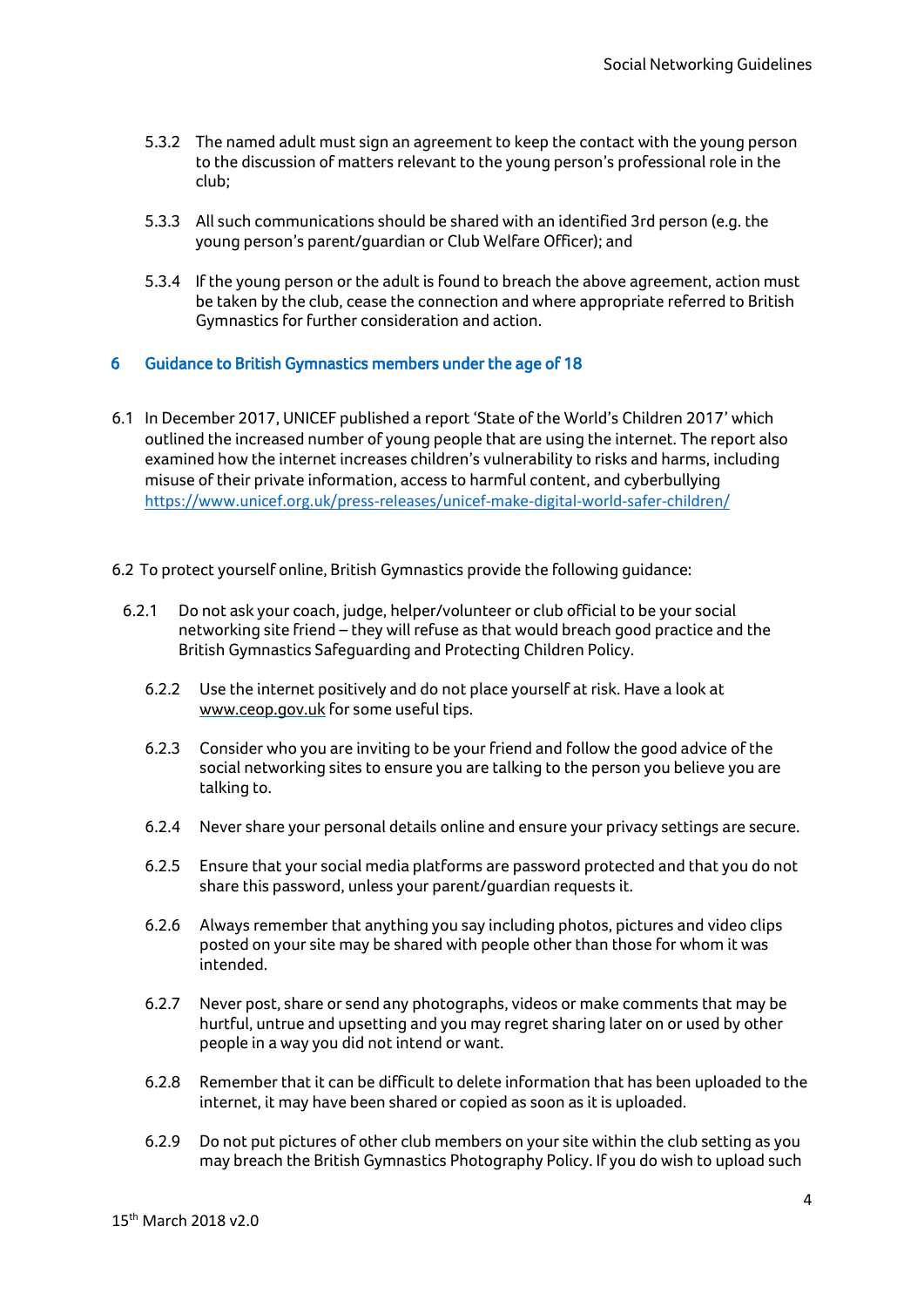a picture you must get advice and consent from your parent, the other young person and their parent and a club officer before considering uploading such a photo. This will not prevent you having pictures of your gymnastics friends on your site taken outside of the sporting arena, but it is good advice to always ensure they and their parents are happy with any picture you have of them on your site.

- 6.2.10 Always be aware that social networking sites are a method of communication like email and the spoken word. They are bound by the same laws and rules. Such technology is instant and this allows you as the user to react in the 'heat of the moment', where in the past you would have been required to write a letter which would have taken time and allowed for you to think again before sending. So never place a comment on the internet that you would not put in writing or say to the individual concerned as to do so may not only breach British Gymnastics Policy but also the law.
- 6.2.11 Remember to report any concerns you have to a responsible adult.

#### 7 Guidance to parents of British Gymnastics members under the age of 18

- 7.1 With the increased development of technology, a number of internet connected devices are available for adults and young people. The NSPCC [\(https://www.nspcc.org.uk/preventing-abuse/keeping-children-safe/online](https://www.nspcc.org.uk/preventing-abuse/keeping-children-safe/online-safety/technology-toys-and-the-internet/)[safety/technology-toys-and-the-internet/p](https://www.nspcc.org.uk/preventing-abuse/keeping-children-safe/online-safety/technology-toys-and-the-internet/)rovides guidance and training for parents on how to keep your child(ren) safe.
- 7.2 In the overwhelming majority of cases, the benefits of the internet easily outweigh any drawbacks. To keep it that way, parents and children need to know that there are places on the internet which promote racial hatred, contain violent images or pornographic material all of which adults, as well as children, may find distressing. Regrettably it is also true that certain sites will attract a number of adults with a highly inappropriate interest in children.
- 7.3 Beyond these dangers, other websites have the potential to harm impressionable young people through the presentation of extremist views. Sites may be very disrespectful of other people's religious beliefs or cultural backgrounds or seek to distort history. Sites may also promote anorexia or self-harming, for example, in ways which might attract the attention of a particular child who could, at that moment, be going through a vulnerable or difficult phase in their life. There are other more insidious threats around too. Without the experience to distinguish between genuine and misleading messages, children may be fooled by scams of various kinds.

There are however, a few simple steps which parents can take to help their children use the internet safely.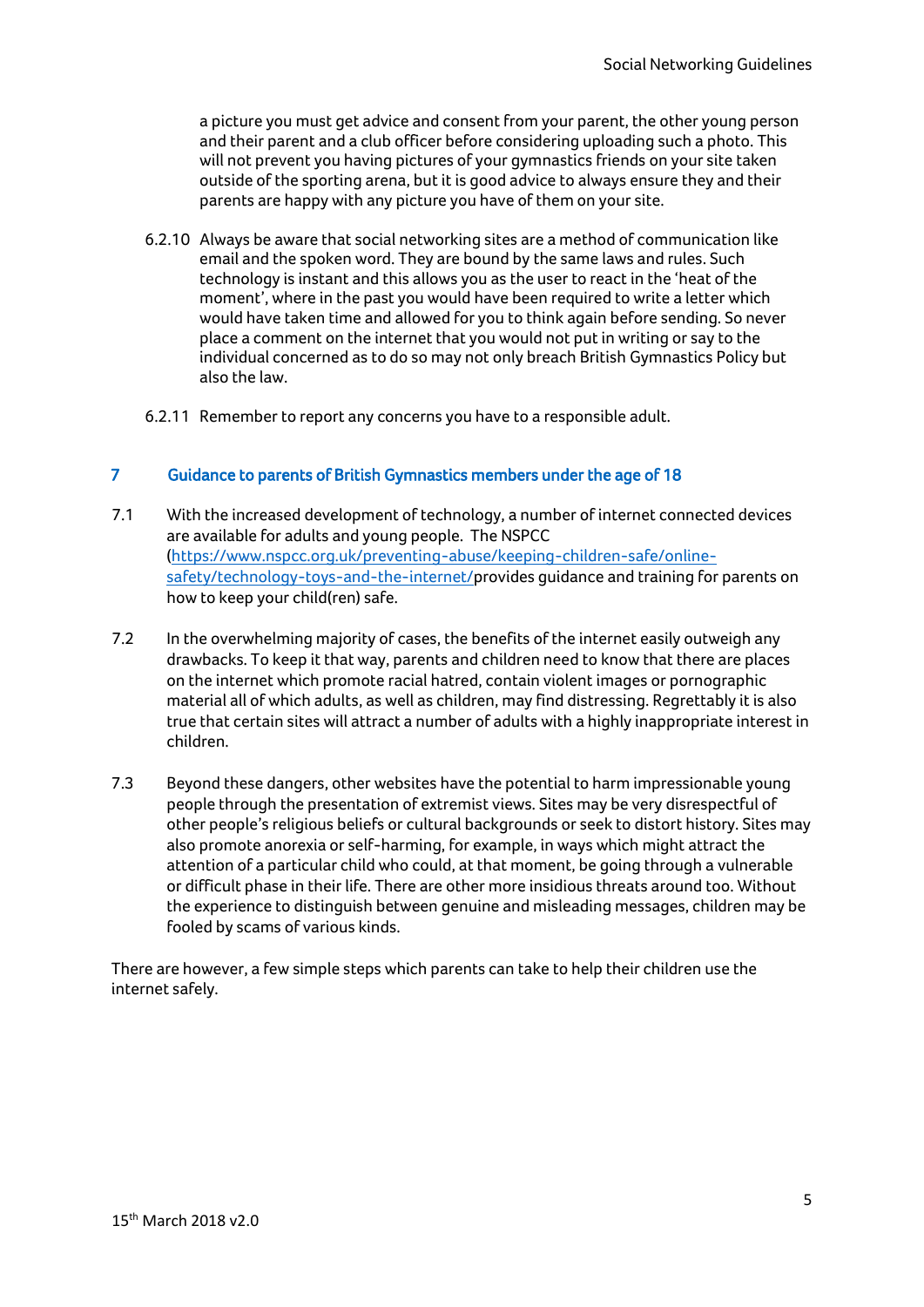#### 8 Ways to keep children safe online

- 8.1 Get to know your child's online habits. Children are inquisitive. They will look to explore the internet as much as they do the real world. Knowing the sites they go to, the people they meet there and what they do will help to keep children safe.
- 8.2 Stay alert to any sudden changes in mood or appearance, or to any major change in habits or to increased secretiveness. These are often tell-tale signs that something is not right.
- 8.3 Keep lines of communication open tell your child they can always talk to you or another trusted adult, such as a teacher or Club Welfare Officer, if they do end up in some sort of trouble on the internet. Make children aware that there are things on the internet which may distress them.
- 8.4 Spend time with your child(ren) surfing the internet together. Explain the Applications (App), games and social media platforms that are acceptable for them to use and the reason for others not being suitable.
- 8.5 If your child(ren) mentions that they wish to use an App, game or social media platform that you have not permitted them to, research the area and explain the reason it is not acceptable.
- 8.6 Spend some time surfing the internet yourself. The more that you know about the internet, the better able you are, in turn, to help your child navigate around it without coming to any harm.
- 8.7 Set parental controls.
- 8.8 Install internet filtering software showing a Child Safety Online Kitemark on your computer. Filtering products with a Kitemark have been independently tested to provide a simple and effective means of support to parents, helping to ensure that a child's online [e](http://www.homeoffice.gov.uk/)xperience is a safe one. The Kitemark scheme is sponsored by the [Home Office](http://www.homeoffice.gov.uk/) and [Ofcom.](http://www.ofcom.org.uk/)
- 8.9 There have also been occasions where parents of British Gymnastics members have used social networking sites to criticise or verbally abuse gymnastics clubs, its officers, officials, coaches, judges, and gymnasts in an inappropriate and unacceptable manner. This has in some cases led the person who is the subject of the verbal abuse to take action through statutory agencies or statutory legislation to address the comments made. British Gymnastics members found to be abusing or working outside of these good practice guidelines, may be subject to disciplinary action or investigation as outlined in the British Gymnastics Complaints & Disciplinary Procedures.

#### 9 Additional National guidance

9.1 The Child Protection in Sport Unit (CPSU) provides a wealth of advice and guidance. In particular, their website provides additional guidance regarding Social networking services, social media and sport It can be accessed via [http://thecpsu.org.uk.](http://thecpsu.org.uk/) Additionally, Safety Net Kids provides specific advice for children at: <http://www.safetynetkids.org.uk/personal-safety/staying-safe-online/>

#### 10 What to do if you have concerns

10.1 As a user of a social networking site, whether you are a child, young person or an adult, you may at some time have a concern about what you are seeing or being told about by another user. Concerns may range from negative or abusive comments and cyber bullying to suspected grooming for sexual abuse.